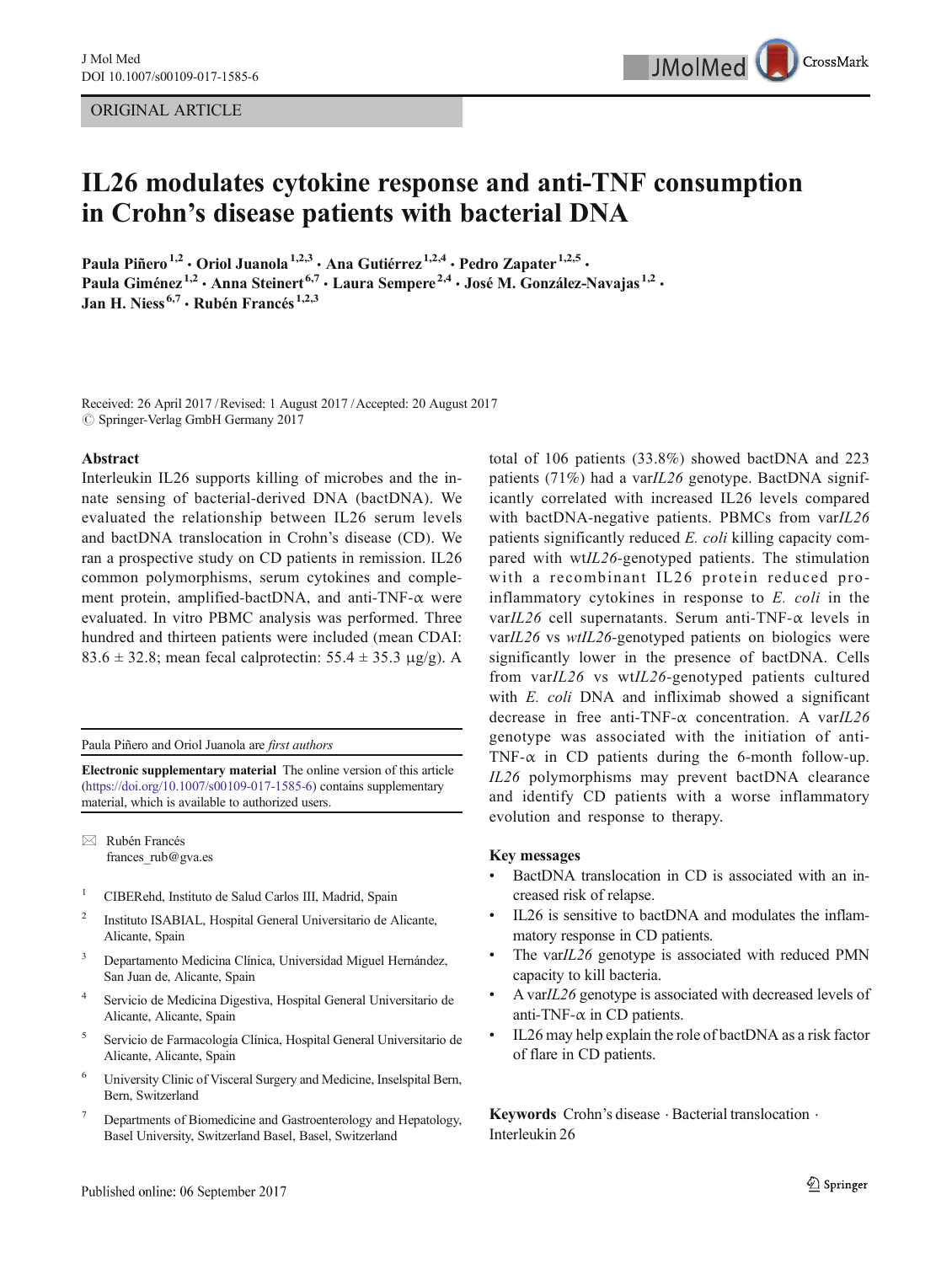## Introduction

The translocation of bacterial DNA (bactDNA) into the blood is a frequent and clinically relevant event in up to 40% of patients with Crohn's disease (CD) [\[1,](#page-8-0) [2\]](#page-8-0), which is driven by an unbalanced interaction between the intestinal microbiota and the mucosal immune system in a genetically predisposed individual [\[3](#page-8-0)–[6](#page-9-0)], leading to a sustained inflammatory milieu in these patients [\[7](#page-9-0), [8\]](#page-9-0). The translocation of bactDNA has been associated with increased disease activity, and it has been identified as an independent risk factor of flare in the short term [[9\]](#page-9-0).

Interleukin 17-producing helper  $T(T_H)$  cells are involved in defense against fungi and extracellular bacterial infections, are increased in numbers in active CD patients [\[10](#page-9-0)], and produce cytokines associated with disease activity [[11\]](#page-9-0). Interleukin IL26 is produced by  $T_H17$  cells in colonic lessions of patients with active inflammatory bowel disease (IBD) [\[12\]](#page-9-0). IL26 is a 19 kDa member of the IL-20 cytokine family that signals through the IL-10R2-IL-20R1 heterodimeric receptor [\[13](#page-9-0)]. It facilitates killing of microbes, senses extracellular bactDNA, and promotes a potent proinflammatory response by inducing plasmocytoid dendritic cells (pDCs) to secrete interferon (IFN)- $\alpha$  [[14](#page-9-0)]. The clearance of bactDNA might be compromised in the absence of IL26 availability and account for disease flares. Actually, the blockade of IL-17A with the human anti-IL-17A monoclonal antibody secukinumab leads to increased disease activity in CD patients [\[15](#page-9-0)].

Genome-wide association studies have identified singlenucleotide polymorphisms (SNPs) in the IL26 gene that were associated with IBD [\[16](#page-9-0), [17](#page-9-0)] and other inflammatory disorders, such as rheumatoid arthritis [\[18\]](#page-9-0). As IL26 promotes bacterial killing [[14](#page-9-0)], we hypothesize that CD patients with a variant (var) IL26 genotype may not adequately clear bactDNA fragments, facilitating upheld levels of proinflammatory mediators such as TNF- $\alpha$ . This might contribute to the significantly reduced levels of anti-TNF-α observed in patients with bactDNA compared to patients without bactDNA, considered as an indirect evidence of increased drug consumption in these patients [\[8\]](#page-9-0), and would support the role of bactDNA translocation as a risk factor for relapse in CD patients [[9](#page-9-0)].

In the present study, we have investigated the role of IL26 on the inflammatory and anti-TNF- $\alpha$  levels in response to bactDNA translocation in a large series of CD patients in remission.

## Material and methods

#### Patients and study design

In this prospective, observational study, CD patients in remission, diagnosed and followed at Hospital General Universitario de Alicante, Spain, were consecutively

included. Remission was defined as a CDAI < 150 and absence of clinical symptoms of relapse. Only patients, who did not change their established therapy in the previous month, were included. The diagnosis of CD was established according to standard clinical, endoscopic, histological, and radiographical criteria [[19\]](#page-9-0). Patients treated with antibiotics in the previous 4 weeks, patients with signs of active infection, and those who refused to sign informed consent to participate in the study were excluded. The incidence of IL26 gene polymorphisms in the control population was obtained from The 1000 Genomes Project Consortium [[20\]](#page-9-0) ([www.1000genomes.org\)](http://www.1000genomes.org). The Ethics Committee of Hospital General Universitario de Alicante approved the study protocol.

Usual clinical and analytical variables in the management of CD patients, including fecal calprotectin, were recorded at baseline in all patients. All patients were Caucasian of Mediterranean ethnicity and were classified according to the Montreal classification [\[21\]](#page-9-0). All included patients received diaries to record symptoms 1 week prior to inclusion and sample collection.

Blood samples were obtained for routine hematological and biochemical studies at inclusion and inoculated in aerobic and anaerobic blood culture bottles, 10 ml each. Simultaneously, two separate blood samples were inoculated under aseptic conditions in rubber-sealed sterile Vacutainer SST II and K3E tubes, respectively (BD Diagnostics, Erembodegem, Belgium), which were never exposed to free air. Peripheral blood mononuclear cells (PBMCs) were isolated using Biocoll Separating Solution (Biochrom GmbH, Berlin, Germany) according to manufacturer's instructions.

#### Identification of bactDNA fragments and IL26 genotyping

Genomic DNA was isolated from  $5 \times 10^6$  cells with the QIAmp DNA Blood Minikit (Qiagen, Hilden, Germany). BactDNA was identified by running a broad-range PCR with universal eubacterial primers of a conserved region of 16SrRNA gene followed by partial nucleotide sequencing, as previously described [\[22](#page-9-0)].

We studied rs2870946, rs1558744, and rs7134599 SNPs in the IL26 gene, located on chromosome 12q15. After extraction of genomic DNA from the peripheral blood with the QIAamp DNA Blood Mini Kit (Qiagen), partial amplification of the regions containing the different polymorphisms was performed using the following specific primers: rs2870946 forward 5′-GCTTAATTGCTCCAGCCATGC-3′, reverse 5′- GAAATGGGAAGGCACAGGCTA-3′; rs1558744 forward 5′-CTCCCACCCACCCCAATTTA-3′, reverse 5′-ACGG GTTGACCTGTTCAGAG-3′; and rs7134599 forward 5′- AGAAGTGAGCTTGCTTGTCTGT-3′, reverse 5′-GCAG GATCAAAATGTCAAGCAGT-3′. The PCR products, of 174, 182, and 153 bp length, respectively, were purified using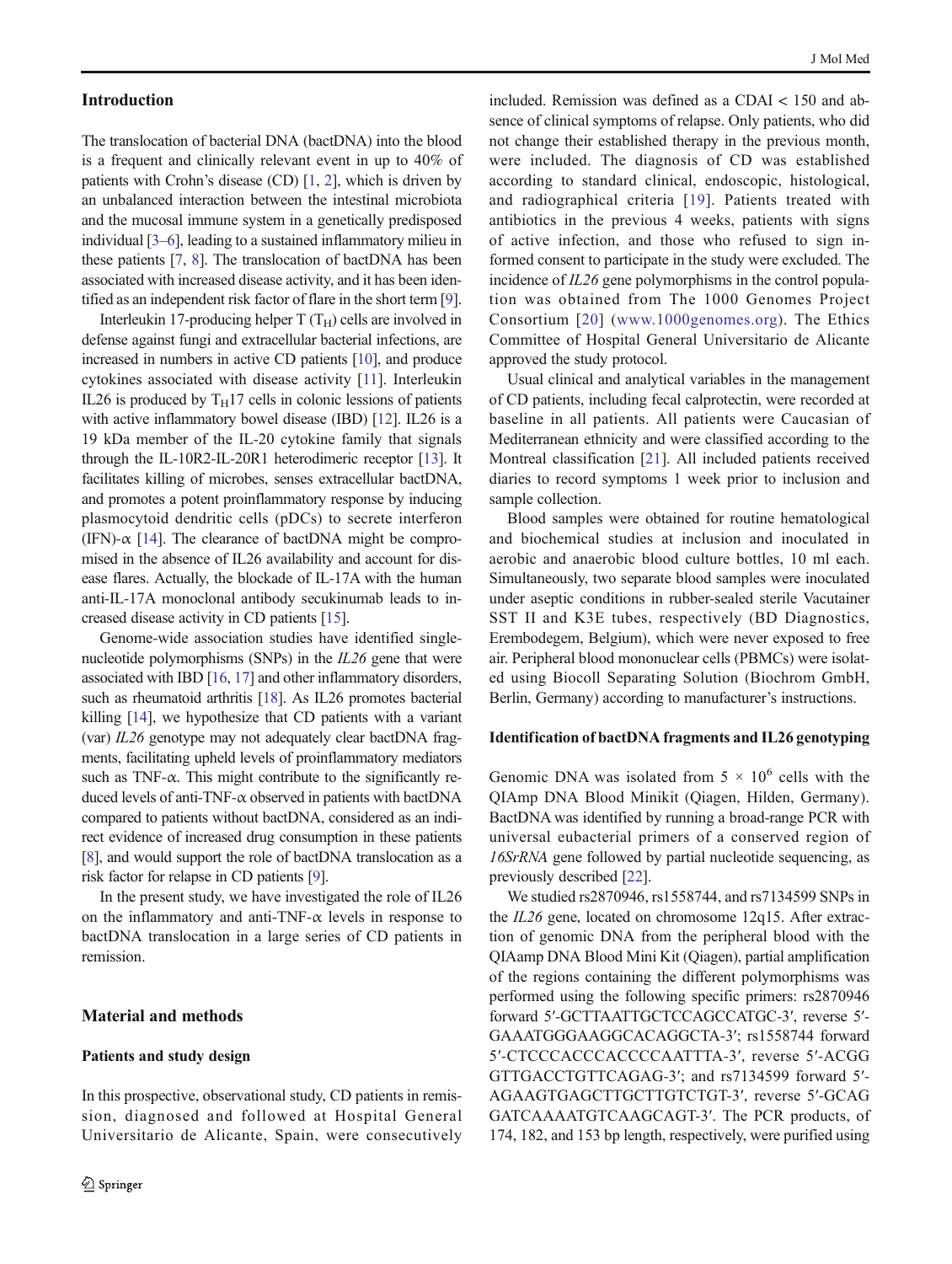ExoSAP-IT PCR Product Cleanup (Affymetrix). The incidence of polymorphisms was detected by nucleotide sequencing of PCR products using the same primers as for the amplification. Subsequently, the sequencing process was performed in the sequencing service of Secugen S.L. The results were analyzed with FinchTV software version 1.5 (Geospiza). Patients bearing either one or more of the studied SNPs were grouped as variant (var) IL26 patients and compared with wild-type (wt) IL26 patients.

## Serum cytokines, complement proteins and free anti-TNF- $\alpha$  levels. Presence of anti-drug antibodies

IL26 levels in serum samples were determined by handling an enzyme-linked immunosorbent assay (ELISA) for human IL26 measurement (Cloud-Clone Corp. Houston, TX) according to the manufacturer's instructions. Sensitivity assays were run to evaluate possible differences between wt and varIL26-genotyped patients and between IL26 either alone or in the presence of bactDNA (Supplementary Fig. 1). Serum TNF- $\alpha$ , IFN- $\gamma$ , and IL-12p40 levels were determined by cytometric bead arrays (CBA) and measured with a FACSCanto II flow cytometer (Becton Dickinson, San Jose, CA).

ELISA kits were also carried out to measure free infliximab and adalimumab levels and to detect anti-drug antibodies (Matriks Biotek, Ankara, Turkey) according to the manufacturer's instructions. Proteins of the complement system C3b, the membrane attack complex (MAC), and C5a were evaluated by MicroVue EIA kits (Quidel Corporation, San Diego, CA) in serum samples of CD patients according to manufacturer's instructions, as previously described [\[23\]](#page-9-0). All samples were tested in triplicate and read in a Sunrise Microplate Reader (Tecan, Männedorf, Switzerland). The detection limits for each cytokine assay varied between 2 and 5 pg/mL, between 10 and 30 ng/mL in the case of free anti-TNF- $\alpha$  kits, and between 5 and 8 pg/mL for the complement protein assays. Standard curves were generated for every plate, and the average zero standard optical densities were subtracted from the rest of the standards and samples to obtain a corrected concentration for all parameters. The presence of anti-drug antibodies was evaluated by a cut-off value estimated by multiplying the optical density (OD) of the zero standard by 3, as indicated by the manufacturer's. Samples were considered positive when the ratio sample OD/zero standard OD was higher than 3.

#### Peripheral blood mononuclear cell killing assays

To evaluate blood PBMC bactericidal activity, cells from a subset of wtIL26 and varIL26 genotyped patients were isolated and seeded left untreated or treated with anti-IL26 or an anti-IgG2 isotype control (Sigma-Aldrich, Madrid, Spain) for a 48h period. Following this incubation,  $2.5 \times 10^6$ cells were washed and exposed to the same amount of E. coli  $(10^4 \text{ CFU}; \text{ serotype } 0111: \text{B4})$ . The killing assay was performed at 37 °C in a shaker at 15 rpm for 20 min to measure the basal capacity of PBMCs to ingest bacteria before killing occurred (T0), or 2 h to measure the real PBMC killing ability (T2). Extracellular E. coli were thoroughly washed and subjected to a 30% sucrose centrifugation to better eliminate bacteria. Cells were resuspended in PBS 5% serum and then diluted in sterile water, to be seeded in agar plates at the estimated dilution ratio. Plates were left 24 h at 37 °C and colony-forming units counted afterwards.

# Cell cultures

PBMCs from patients without bactDNA not receiving biologics or immunosuppressors were washed with phosphatebuffered saline (PBS) at 4 °C. Viability of isolated cells was evaluated by trypan blue staining (Sigma, Madrid, Spain). Cells were resuspended in phenol red-free RPMI 1640 medium (Gibco BRL, Life Technologies, Paisley, UK) supplemented with 10% human serum AB (BioWhittaker, Walkersville, Maryland, USA). PBMCs  $(1 \times 10^6 \text{ cells/well})$ were incubated with the following: (a) infliximab (100 μg/  $mL/10^6$  cells) (infliximab was kindly provided by Merck Sharp and Dohme of Spain MSD, Madrid, Spain) plus E. coli DNA (200 ng/mL/10<sup>6</sup> cells) for 48h; (b) recombinant human IL26 (R&D Systems) (100 ng/1  $\times$  10<sup>6</sup> cells) plus E. coli DNA (200 ng/mL/ $10^6$  cells) for 24 h.

## Statistical analysis

Continuous variables were reported as mean  $\pm$  standard deviation or 95% confidence interval, and categorical variables were expressed as frequencies and percentages. Differences between patient groups were analyzed using the U-Mann Whitney test for quantitative data and Chi-square test for qualitative data. The Kolmogorov–Smirnov test was used to test normality of continuous variables. Statistical differences were analyzed using the  $\chi$ 2 test for categorical data, and analysis of variance (ANOVA) test for quantitative data followed by the post hoc Bonferroni correction for multiple comparisons. Quantitative data showing non-normal distribution were analyzed using the Mann–Whitney U test or Kruskal–Wallis test followed by pairwise comparisons using the Mann–Whitney  $U$  test with the post hoc Bonferroni correction for multiple comparisons. Bivariate correlations were analyzed using the Spearman test. Statistical significance was considered at pvalues less than 0.05. Statistical analysis was performed using SPSS v15 and R software.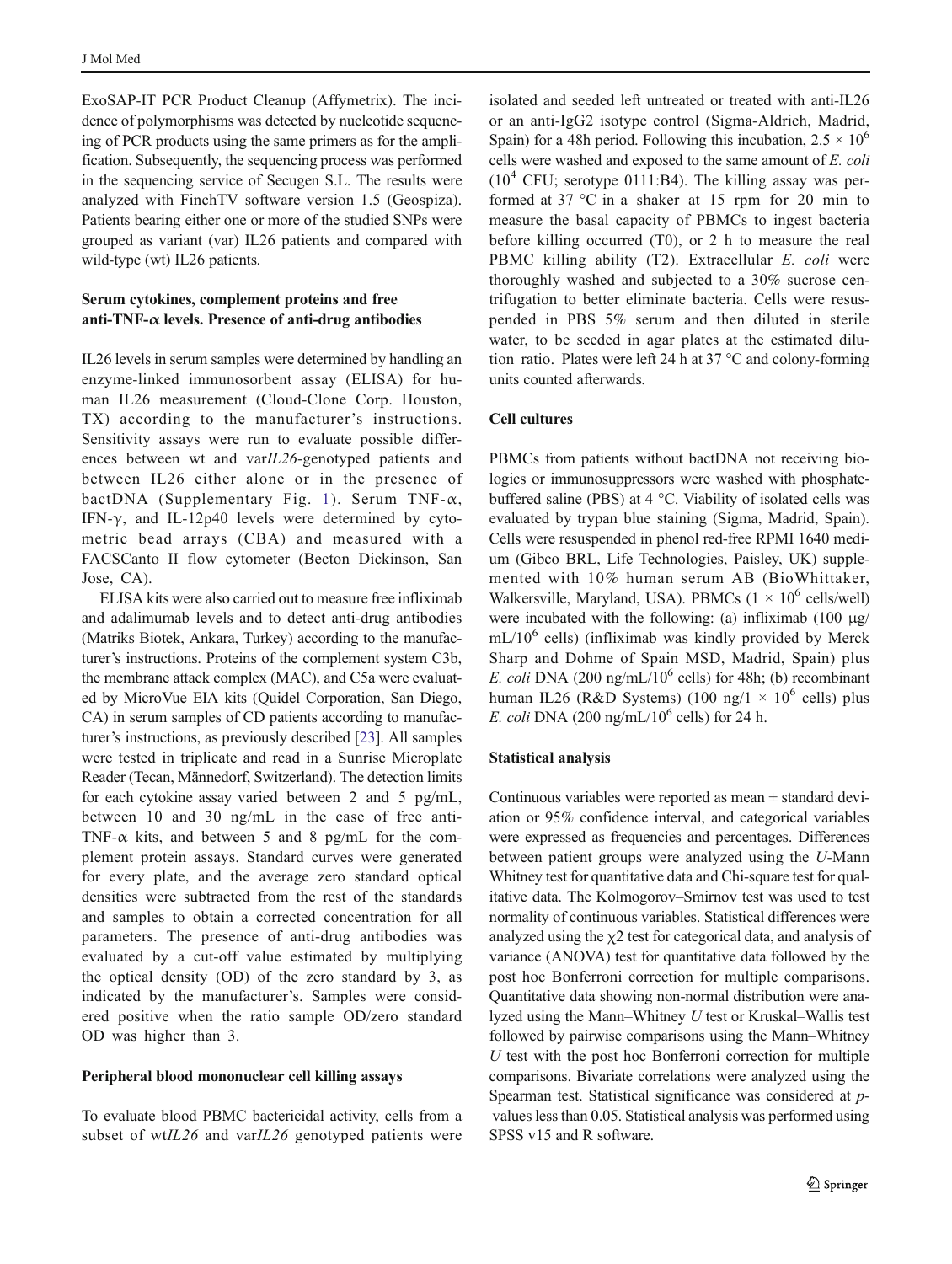## Results

#### Characteristics of patients

Three hundred and thirteen CD patients in remission were included in the study. Clinical and analytical characteristics of patients are shown in Table [1.](#page-4-0) Briefly, mean age was  $42 \pm 15$  years and 54% were male. Mean CDAI was  $83.6 \pm 32.8$ , and mean fecal calprotectin was  $52.4 \pm 34.8$  μg/g. These parameters, along with ESR and CRP levels shown in Table [1,](#page-4-0) confirm clinical remission in our series of patients. Forty percent of patients were active smokers and 25% had a history of previous surgery. Ileal disease was present in 45% of patients, whereas colonic or ileo-colonic disease was present in 50% of patients. Twenty-one percent of patients presented with perianal disease. Twenty-eight percent of patients were on anti-TNF, either alone or combined, and 55% were receiving immunosuppressors.

# BactDNA translocation and IL26 SNP distribution in CD patients

One hundred and six patients had bactDNA fragments in the blood (33.8%). Supplementary Table 1 presents sequencing analysis showing the identified bacterial species and the amount of amplified bactDNA for each species. BactDNA belonged to the Enterobacteriaceae family in 78% of patients. The amount of amplified bactDNA was not significantly different between species, family, or gram distribution.

IL26 SNP distribution of genotypes and allelic frequencies among included patients can be followed in Table [2.](#page-5-0) All variants were found to be in the Hardy–Weinberg equilibrium in the controls. Variant  $IL26$  (var $IL26$ )-genotyped patients  $(n = 223)$  were defined as carrying any of the three variants studied either in homozygosis or heterozygosis compared with patients with a wild-type (wt)  $IL26$  genotype ( $n = 90$ ). The rate of bactDNA translocation in varIL26-genotyped patients was similar to that present in wtIL26-genotyped patients  $(33.6 \text{ vs } 34.4\%, \text{ p = ns})$ . No significant clinical or analytical differences were found among included CD patients distributed either by bactDNA translocation or IL26 genotype (data not shown).

## IL26 serum levels respond to systemic bactDNA translocation

The presence of circulating bactDNA was associated with significantly increased levels of IL26 regardless of IL26 genotype status compared with bactDNA-negative patients  $(101.6 \pm 25.4 \text{ vs } 18.9 \pm 11.2, p = 0.001)$ . This elevation was blunted in patients with varIL26 genotype (Fig. [1a](#page-5-0)).

The amount of bactDNA was significantly increased in varIL26 vs wtIL26 patients  $(26.9 \pm 6.0 \text{ vs } 30.8 \pm 7.2,$  $p = 0.01$ ). The overall correlation between amplified bactDNA concentration in patients with bactDNA and IL26 serum levels was statistically significant although weak  $(r = 0.37; p = 0.01)$ . This correlation significantly improved when only wt*IL26* patients were considered ( $r = 0.77$ ;  $p = 0.001$ ). The correlation between both variables was lost when patients with a varIL26 genotype ( $r = 0.08$ ;  $p = 0.476$ ) were considered (Fig. [1b](#page-5-0)). These results were confirmed in vitro in PBMCs from wt and varIL26 patients exposed to different concentrations of E. coli bactDNA (Fig. [1](#page-5-0)c).

# Functional capacity of PBMCs to kill bacteria is decreased in varIL26-genotyped patients

These results suggest that PBMC interaction with bacteria is compromised in varIL26-genotyped patients. To confirm this, killing capacity of PBMCs from a subset of bactDNA-negative patients was evaluated. Figure [2](#page-6-0) shows that wtIL26-genotyped patients' PBMCs are able to significantly reduce the total CFU counts 2 h after exposure to  $E.$  coli. However, the presence of a var $IL26$ genotype significantly worsens PBMC killing capacity, as total CFU count significantly increases at 2 h in comparison to wtIL26-genotyped PBMCs. In addition, preincubation of PBMCs from wtIL26 and varIL26-genotyped patients with anti-IL26 further reduces PBMC killing capacity.

## The soluble inflammatory response to bactDNA is sensitive to IL26 genotype

We then evaluated the soluble inflammatory response to bactDNA in patients distributed by IL26 genotype. Serum levels of proinflammatory mediators in patients without bactDNA were as follows: TNF- $\alpha$  [44.4  $\pm$  29.8 pg/ mL], IFN- $\gamma$  [102.2  $\pm$  68.5 pg/mL], and IL-12  $[194.3 \pm 70.4 \text{ pg/mL}]$ . These levels significantly increased both in wtIL26 and varIL26 patients with bacterial DNA (Fig. [3a](#page-6-0)). However, the variant genotype was associated with significantly further increased levels of all three cytokines compared to wtIL26-genotyped patients with bactDNA. To support this result, serum levels of complement proteins were measured and showed a significant increase in the overall series of patients with vs without bactDNA (Supplementary Table 2). The presence of a varIL26 further increased complement protein levels in patients with bactDNA compared to wtIL26-genotyped patients.

We then cultured PBMCs from bactDNA-negative patients distributed by IL26 genotype with human recombinant IL26 and E. coli DNA. Cytokine levels were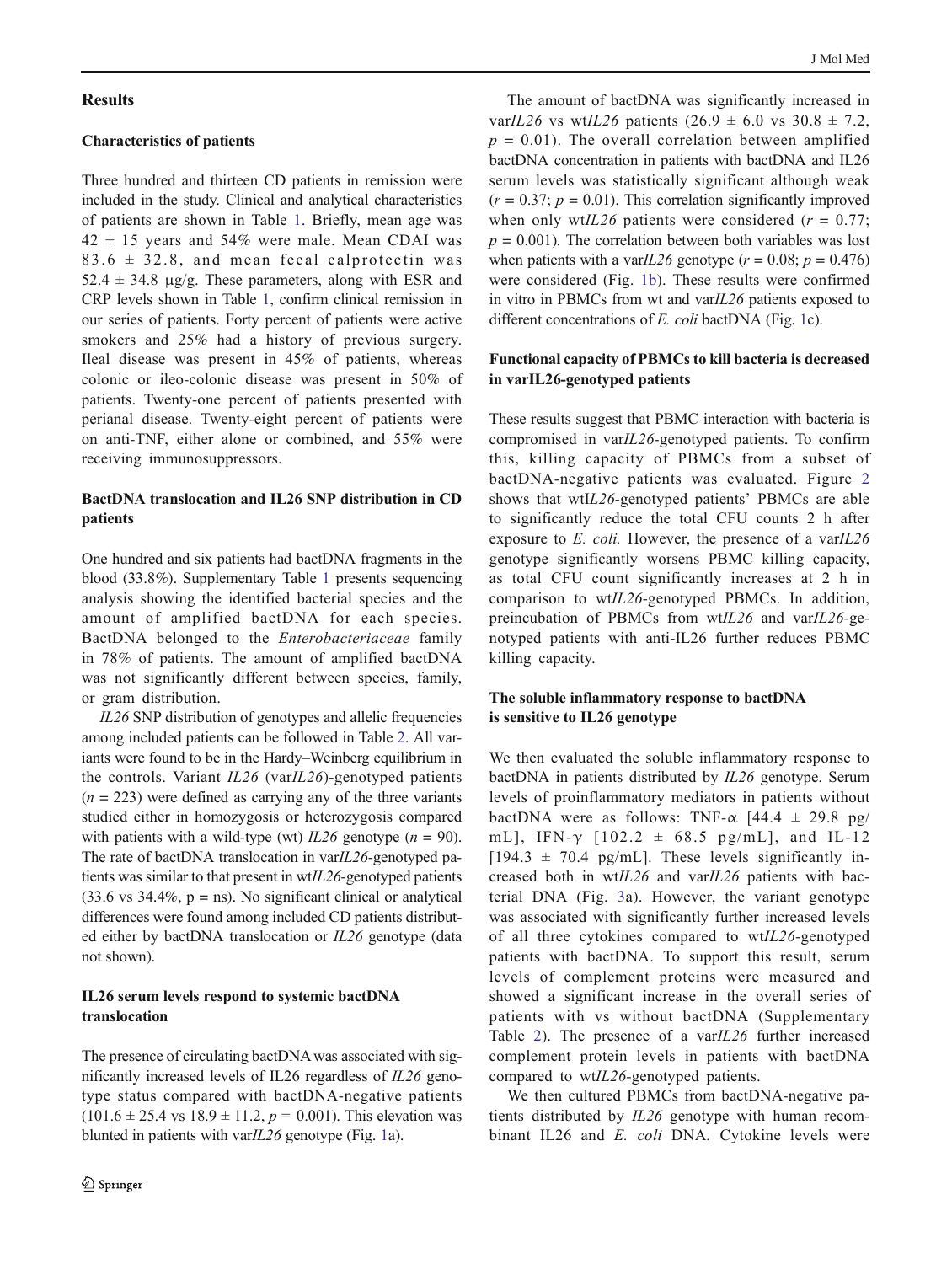<span id="page-4-0"></span>Table 1 Clinical and analytical characteristics of patients

|                                                                     | Patients ( $n = 313$ )             |
|---------------------------------------------------------------------|------------------------------------|
| Age (years)                                                         | $42 \pm 15$                        |
| Weight (kg)                                                         | $70.24 \pm 14.86$                  |
| Gender (male/female), n (%)                                         | 167 (53.4%)/146 (46.6%)            |
| Smoking habit (yes/no/ex), $n$ (%)                                  | 126 (40.2%)/119 (38.0%)/68 (21.8%) |
| Disease duration (months)                                           | $115.15 \pm 114.55$                |
| Resection, $n$ (%)                                                  | 71 (22.6%)                         |
| <b>CDAI</b>                                                         | $83.6 \pm 32.8$                    |
| Montreal A (age of onset), $n$ (%)                                  |                                    |
| A1 $( \leq 16)$                                                     | $18(5.8\%)$                        |
| A2 $(17-40)$                                                        | 219 (70.0%)                        |
| A3 (> 40)                                                           | 76 (24.2%)                         |
| Montreal L (location), $n$ (%)                                      |                                    |
| L1                                                                  | 143 $(45.6%)$                      |
| L2                                                                  | 70 (22.3%)                         |
| L <sub>3</sub>                                                      | 86 (27.4%)                         |
| L4                                                                  | 14 $(4.5\%)$                       |
| Montreal B (behavior), $n$ (%)                                      |                                    |
| B1 (non-stricturing, nonpenetrating)                                | 151 (48.2%)                        |
| B1p (non-stricturing, nonpenetrating, penetrating perianal disease) | 40 $(12.8\%)$                      |
| B2 (stricturing)                                                    | 49 (15.6%)                         |
| B2p (stricturing, perianal disease associated)                      | $14(4.5\%)$                        |
| B3 (penetrating)                                                    | 45 (14.4%)                         |
| B3p (penetrating, penetrating perianal disease)                     | $14(4.5\%)$                        |
| Therapy, $n$ (%)                                                    |                                    |
| Mesalazine                                                          | 70 (22.4%)                         |
| Azathioprine                                                        | $104(33.2\%)$                      |
| Metotrexate                                                         | $9(2.9\%)$                         |
| Mesalazine and azathioprine                                         | $17(5.4\%)$                        |
| Mesalazine and steroids                                             | $4(1.3\%)$                         |
| Azathioprine + steroids                                             | $4(1.3\%)$                         |
| Metotrexate + steroids                                              | $1(0.3\%)$                         |
| Infliximab                                                          | $27 \, (8.6\%)$                    |
| Adalimumab                                                          | $29(9.3\%)$                        |
| Infliximab + azathioprine                                           | $16(5.1\%)$                        |
| Adalimumab + azathioprine                                           | 11 $(3.5\%)$                       |
| Infliximab + steroids                                               | $2(0.6\%)$                         |
| Adalimumab + steroids                                               | $4(1.4\%)$                         |
| Infliximab + metotrexate                                            | $2(0.6\%)$                         |
| Infliximab + azathioprine + steroids                                | $1(0.3\%)$                         |
| No therapy                                                          | $12(3.8\%)$                        |
| $CRP$ (mg/dL)                                                       | $0.58 \pm 1.10$                    |
| Fecal calprotectin (µg/g)                                           | $52.40 \pm 34.80$                  |
| ASCAs, $n$ (%)                                                      | 118 $(39.6\%)$                     |
| Hemoglobin (g/dL)                                                   | $13.95 \pm 2.35$                   |
| ESR (mm)                                                            | $19.3 \pm 15.4$                    |
| Albumin (g/dL)                                                      | $4.12 \pm 4.50$                    |
| Total WBCs $(mm3)$                                                  | $6892.5 \pm 2636.8$                |
| Temperature (°C)                                                    | $36.07 \pm 0.22$                   |
| Pulse rate (bpm)                                                    | $70.68 \pm 6.11$                   |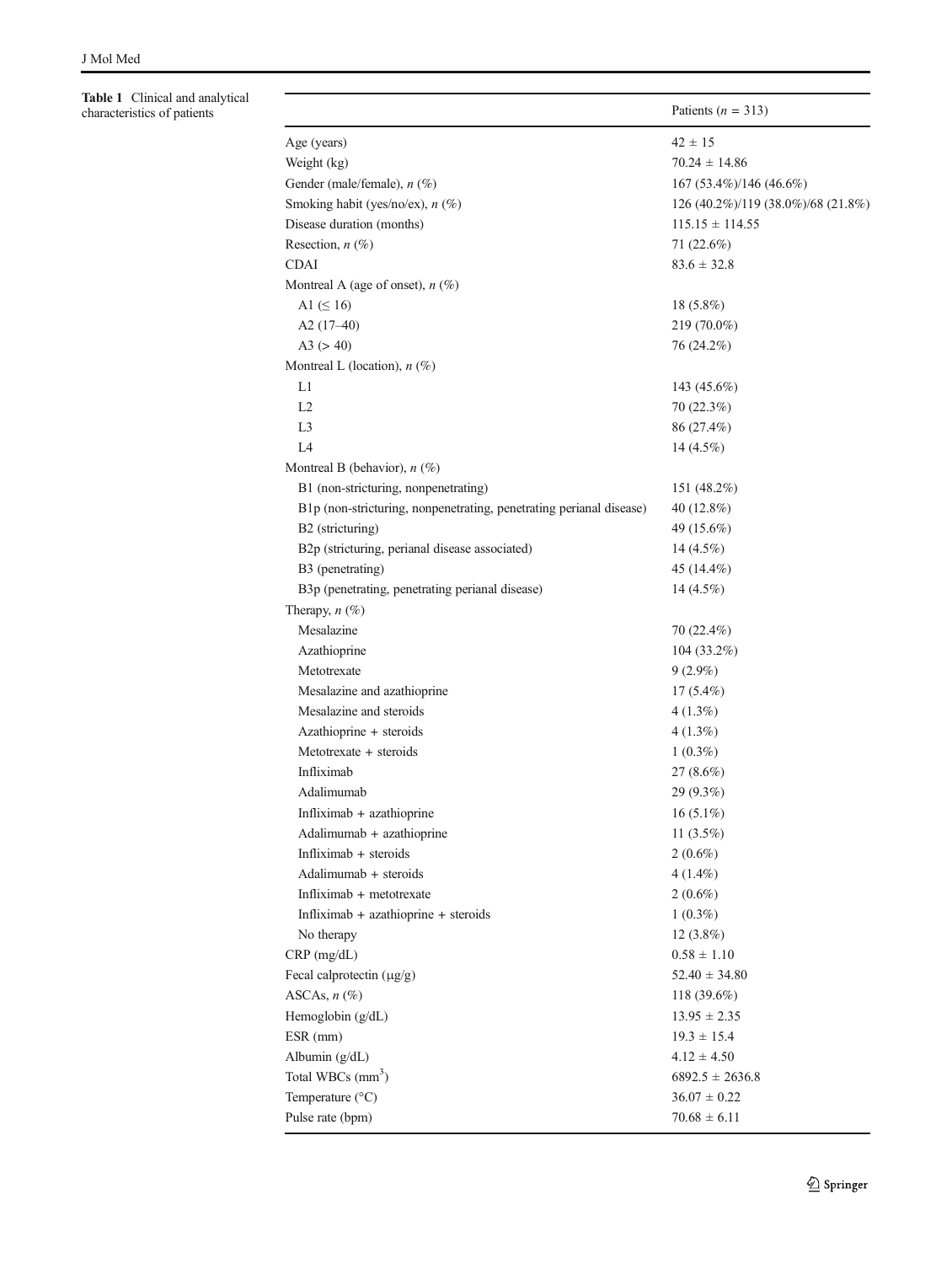<span id="page-5-0"></span>

| Allelic frequencies of <i>IL26</i> SNPs in included CD patients<br>Table 2 |  |
|----------------------------------------------------------------------------|--|
|----------------------------------------------------------------------------|--|

| Genotype $n$ (%) patients/controls |                         |                             |                        |                                  |  |  |
|------------------------------------|-------------------------|-----------------------------|------------------------|----------------------------------|--|--|
|                                    | Homozygous wild-type    | Heterozygous                | Homozygous variant     | Variant allele frequency $(\% )$ |  |  |
| IL26 rs1558744 (A $>$ G)           | 55 (17.5%)/88 (17.5%)   | 178 (56.8%)/229 (45.5%)     | 80 (25.5%)/186 (37.0%) | 53.9/59.7                        |  |  |
| IL26 rs2870946 (T $>$ C)           | 243 (77.6%)/431 (85.7%) | $67(21.4\%)$ /68 $(13.5\%)$ | $3(0.9\%)/4(0.8\%)$    | 11.6/7.6                         |  |  |
| IL26 rs7134599 $(G > A)$           | 88 (28.1%)/208 (41.4%)  | $170(54.3\%)/76(15.1\%)$    | 55 (17.5%)/219 (43.5%) | 44.7/36.9                        |  |  |

significantly higher in the supernatants of PBMCs cultured with bacterial DNA from varIL26 patients than in wtIL26 patients (white vs black bars), supporting the in vivo results. The addition of the recombinant IL26 protein was associated with a reduction in pro-inflammatory cytokine levels in the supernatants of cultured varIL26 cells to levels present in wtIL26 cells in response to E. coli DNA (Fig. [3b](#page-6-0)). Supplementary Table 3 shows cytokine levels in the supernatants of cultured PBMCs unstimulated and with human recombinant IL26 alone.



Fig. 1 Serum IL26 levels in CD patients. a Serum IL26 levels in CD patients distributed by IL26 genotype and the presence of bacterial DNA in blood. b Correlation between IL26 serum levels and amplified bactDNA in patients with bactDNA in blood distributed by IL26 genotype.  $\ast p$  < 0.01 compared with patients without bactDNA;

 $p = 0.01$  compared with wt*IL26* with bacterial DNA. c IL26 levels in the supernatants of PBMCs from wild-type and variant IL26-genotyped patients cultured with increasing amounts of E. coli DNA. Figure shows mean  $\pm$  SD from 10 patients from each group. \* $p$  < 0.01 compared with wtIL26. wt wild-type, var variant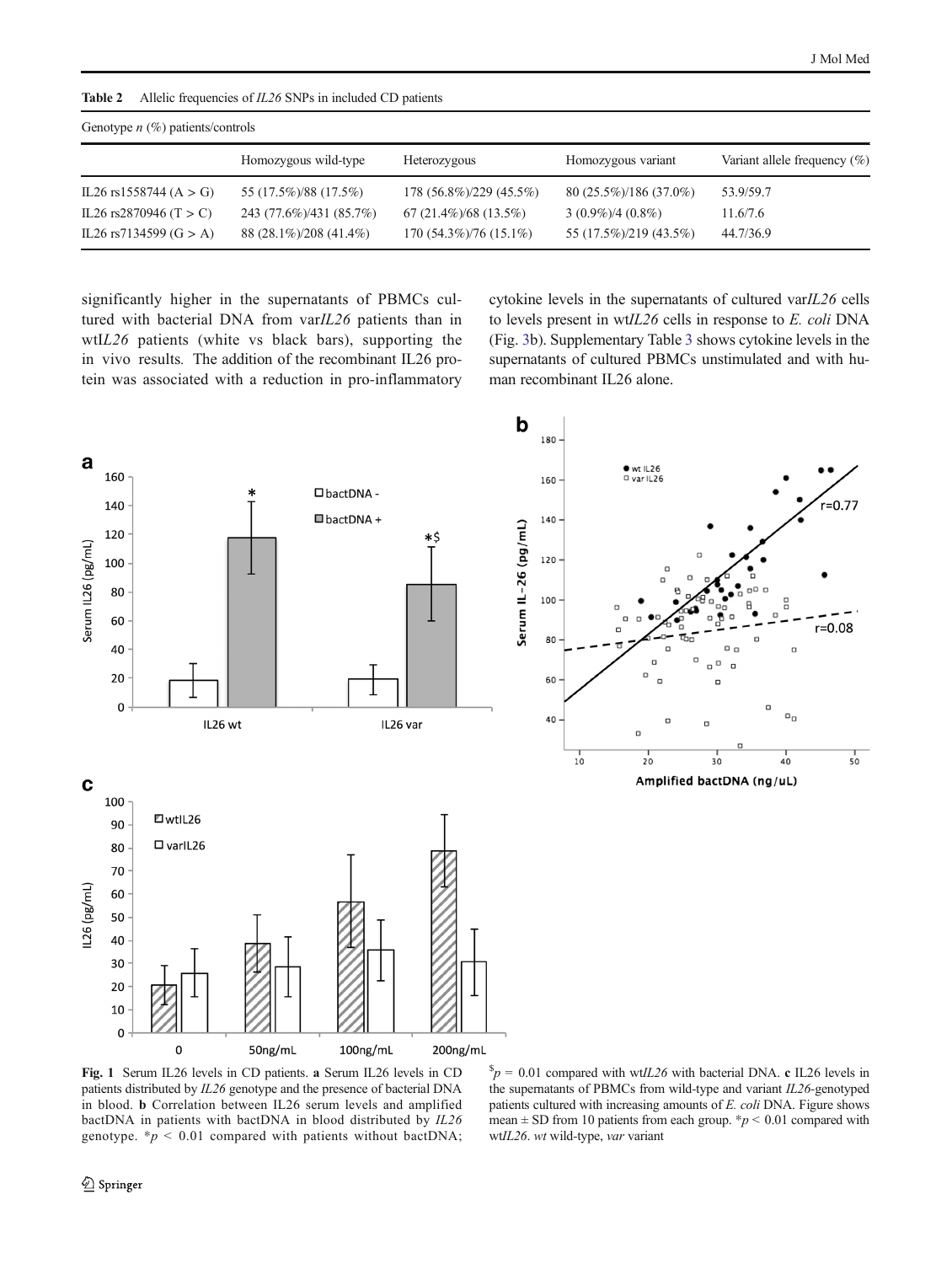<span id="page-6-0"></span>

Fig. 2 E. coli killing assays on blood PBMCs. Total CFUs before  $(T = 0)$ and 2 h after E. coli exposure  $(T = 2)$  are represented. Results were obtained in experiments using  $2.5 \times 10^6$  cells from 10 wtIL26 and 10 varIL26 patients. \*  $p$  < 0.01 compared with wtIL26 patients and wtIL26 patients incubated with an IL26 isotype control

## Anti-TNF treatment efficacy is affected by IL26 genotype in patients with bacterial DNA

As var $IL26$  was associated with elevated TNF- $\alpha$  concentrations in patients with circulating bactDNA, we studied var $IL26$  effects on the treatment with anti-TNF- $\alpha$  drugs. Six out of 92 patients on biologics (4 wtIL26 and 2 varIL26) had anti-drug antibodies in the blood and were excluded from this analysis. Figure 4 shows that serum free anti-TNF- $\alpha$  levels in varIL26genotyped patients were significantly lower than levels in wtIL26-genotyped patients in the presence of bactDNA.

To confirm the further reduction of serum free anti-TNF- $\alpha$ levels associated with a varIL26 genotype and the presence of bactDNA, we cultured PBMCs from bactDNA-negative patients distributed by IL26 genotype with E. coli DNA and infliximab (Fig. [5\)](#page-7-0). While TNF- $\alpha$  levels significantly increased,



Fig. 4 Free anti-TNF- $\alpha$  serum levels in CD patients on biologics distributed by the IL26 genotype and the presence of bactDNA. \*p < 0.01 compared with levels in patients without bacDNA.  $p$  < 0.01 compared with levels in wtIL26-genotyped patients

the concentration of infliximab significantly decreased in the supernatant of cultured cells from patients with a var $IL26$  genotype stimulated with E. coli DNA compared with wtIL26 genotyped patients. IL26 blockade in wtIL26-genotyped patients further increased TNF- $\alpha$  levels in the supernatants and signficantly reduced free anti-TNF- $\alpha$  levels. On the contrary, IL26 supplementation to PBMCs from varIL26 patients resulted in the partial restoration of the TNF- $\alpha$  response and available anti-TNF- $\alpha$  levels shown by wtIL26-genotyped patients.

# A varIL26 genotype is associated with the initiation of anti-TNF- $\alpha$  therapy in CD patients in remission

Patients were followed up for 6 months. None of the patients were lost during the follow-up period. Forty patients relapsed in this time frame, with no differences according to  $IL26$  genotype (11 of 90 wtIL26 [12.2%] patients vs 35 of 223 [15.7%] varIL2[6](#page-7-0) patients,  $p = 0.104$ ). Figure 6 shows the



b 1200 [pg/10<sup>6</sup> cells] in response to bactDNA  $wtl26$ 1000  $\blacksquare$  wtlL26 + IL26  $\square$  varil 26 800  $2$  varIL26 + IL26 600 400 200  $\Omega$ TNF- $\alpha$ IFN-gamma  $IL12$ 

Fig. 3 a Serum levels of TNF- $\alpha$ , IFN- $\gamma$ , and IL-12p40 in CD patients with bactDNA distributed by  $IL26$  genotype.  $*p < 0.01$  compared with serum levels in patients without bactDNA;  ${}^{s}p$  < 0.01 compared with serum levels in bactDNA + wtIL26 patients. b Levels of TNF- $\alpha$ , IFN- $\gamma$ , and IL-12p40 in the supernatants of PBMCs from bactDNA-negative

patients either with recombinant human IL26 or not and cultured with E. coli DNA (see methods). Results were obtained in experiments using  $1 \times 10^6$  cells from 10 wtIL26 and 10 varIL26 patients. \*p < 0.01 compared with the rest of conditions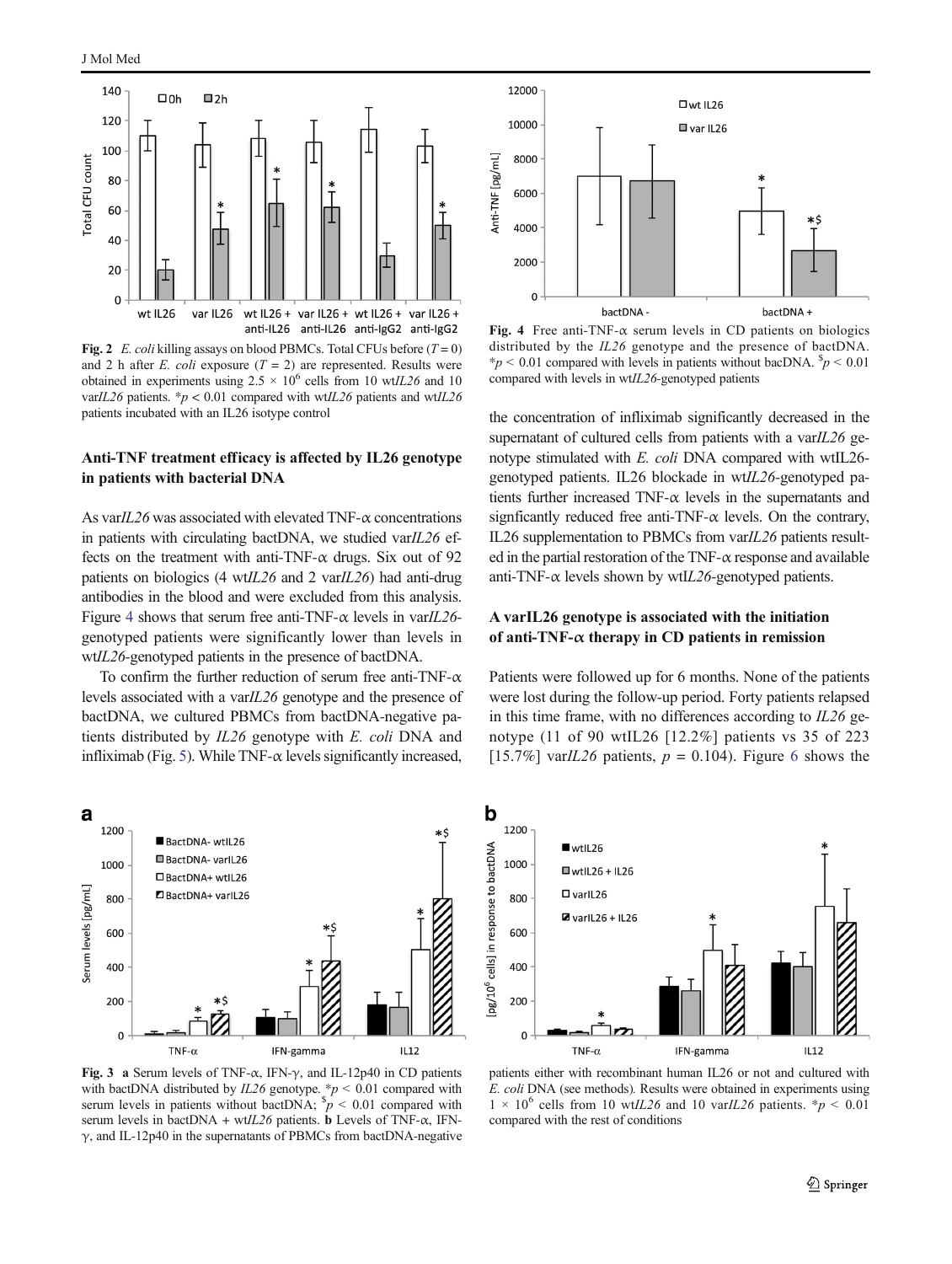<span id="page-7-0"></span>Fig. 5 In vitro analysis of TNF- $\alpha$ and free anti-TNF- $\alpha$  levels in the supernatants of PBMCs from wtIL26 and varIL26 patients cultured with E. coli DNA  $(200 \text{ ng/mL}/10^6 \text{ cells})$  plus infliximab (100 μg/mL/10<sup>6</sup> cells) in all cases. Results were obtained in experiments using  $1 \times 10^6$  cells from 10 wtIL26 and 10 varIL26 patients.  $\frac{k}{p}$  < 0.01 compared with wtIL26



percentage of patients who required either initiation, intensification, or switch of biologics. The initiation of biologics, the need for intensification, and switch of biologic drug were more frequent in varIL26-genotyped patients. However, the initiation of biologics was the only statistically significant variable between groups.

## Discussion

The present study shows that IL26 is sensitive to bactDNA translocation into blood of CD patients. In addition, a varIL26 genotype is associated with reduced IL26 serum levels in patients with this circulating antigen and the reduction of PBMC functional capacity to kill bacteria. This might compromise bactDNA clearance, inducing a sustained pro-inflammatory environment, and an increased anti-TNF- $\alpha$  consumption.

Bacterial DNA translocation has been identified as a risk factor of relapse in CD patients in remission. In addition to this, an increased risk of other significant clinical events such as the inititation of steroids or the switch to stepped up treatments has also been associated with the detection of circulating bacterial genomic fragments in the blood of CD patients [[9](#page-9-0)]. Likely, the presence of circulating bactDNA induces the secretion of pro-inflammatory cytokines leading to an increased [[1](#page-8-0)] and dose-dependent production of antimicrobial peptides [\[24\]](#page-9-0). Its interaction with the immune system is especially relevant in patients with NOD2 gene variants, who seem to be predisposed to CD development [\[25,](#page-9-0) [26](#page-9-0)] and may show an impaired response against the translocation of commensal bacterial antigens [[8](#page-9-0)]. These data support that the translocation of bactDNA may be a risk factor for a more severe disease course.



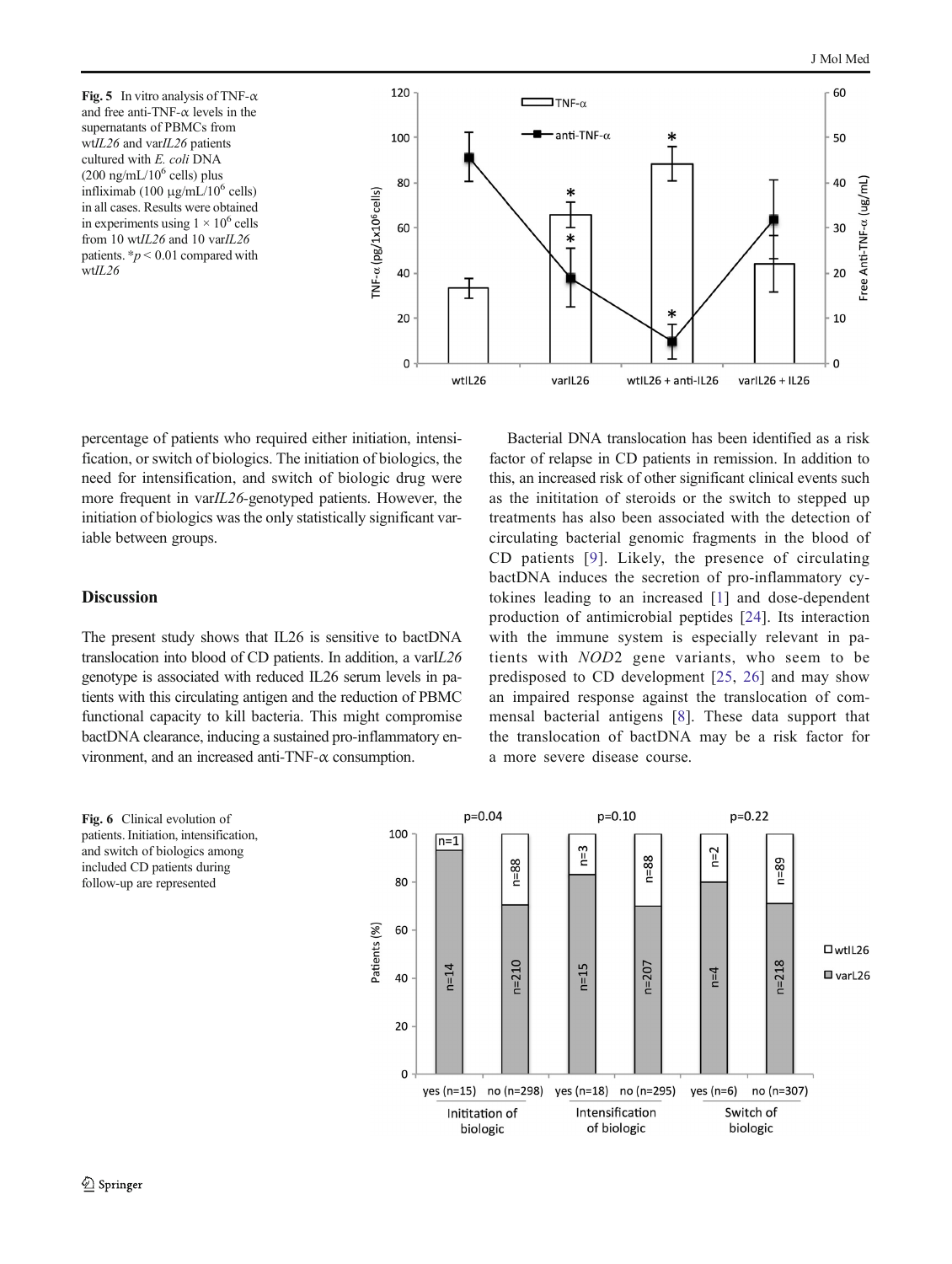<span id="page-8-0"></span>IL26, a member of the IL-20 cytokine family and part of the Th17 cell cytokines, has been shown to assemble with bactDNA fragments and promote TLR-9 activation in antigen presenting cells to deliver a pro-inflammatory immune re-sponse [[14\]](#page-9-0). This facilitates the clearance of circulating bactDNA and may prevent a sustained inflammatory environment. Several IL26 SNPs have been described, and we hypothesized that a varIL26 genotype may affect IL26 interaction with bactDNA and impair the required immune response to resolve this bacterial antigen challenge.

To our knowledge, this is the first study evaluating the effect of IL26 SNPs in CD patients. We have observed that IL26 levels are significantly increased in patients with bactDNA. However, the presence of a varIL26 genotype in patients with bactDNA is associated with significantly reduced IL26 levels compared with wtIL26 patients (Fig. [1](#page-5-0)). Although a limitation due to untested effect of IL26-DNA complexes on measured IL26 serum levels may be considered, these results suggest first that IL26 production depends in part on the presence of circulating bactDNA in CD patients. In fact, a positive correlation between IL26 and the amount of amplified bactDNA is present in wtIL26-genotyped patients, indicating that this cytokine participates in defense programs against bacterial challenges mediated by Th17 responses [[27,](#page-9-0) [28\]](#page-9-0). Secondly, that the clearance of bactDNA in these patients may be affected by the presence of a var $IL26$  genotype, which may partially explain the observed genetic susceptibility to CD in patients with SNPs in the IL26 region [[16\]](#page-9-0). In addition, the concentrations of the pro-inflammatory cytokines TNF- $\alpha$ , IFN- $\gamma$ , and IL-12 are significantly increased in bactDNA-positive CD patients with a varIL26 genotype (Figure [3a](#page-6-0)). Potentially, the increased exposure of bactDNA could stimulate the innate immune machinery, in which activated macrophages are recruited, the complement cascade is initiated, and endothelial cells are activated to induce TNF- $\alpha$  and other inflammatory mediators that further contribute to sustain an upheld pro-inflammatory environment [\[29](#page-9-0)]. In agreement with this, complement proteins are significantly increased in response to bactDNA in patients with a varIL26 genotype compared to patients with a wtIL26 genotype.

The relevance of an increased systemic immune response in CD patients may be reflected in their need for intensified anti-TNF- $\alpha$  therapy. In the present investigation, the significant reduction in serum TNF- $\alpha$  levels in patients on biologics was only achieved in wtIL26-genotyped patients. In consequence, we found that free anti-TNF- $\alpha$  trough levels are significantly reduced in varIL26 patients (Fig. [4](#page-6-0)). To model the in vivo situation in vitro, PBMCs from patients without bactDNA were stimulated with E. coli in the presence of infliximab. Cultures of PBMCs from varIL26 patients showed significantly lower amounts of free anti-TNF- $\alpha$  of PBMCs from wtIL26 patients (Fig. [5\)](#page-7-0).

From a clinical point of view, the classification of CD patients by their IL26 genotype could be of interest, not only in terms of their predisposition to an exacerbated inflammatory response, as they may be exposed to longer antigen circulation in the case of bacterial translocation, but also for the identification of patients who might respond worse to established drug schedules. In fact, the percentage of patients who required initiation of anti-TNF- $\alpha$  was significantly higher in varIL26 vs wtIL26-genotyped patients (Fig. [6\)](#page-7-0). Also, an increased percentage of varIL26 patients included in our series, compared to wtIL26 patients, required intensification or switch of biologic drug, although probably larger series of patients would be necessary to find a statistically significant association. Although results in this regard are merely exploratory and present several limitations that would require a specifically designed study, these patients might benefit from early therapies in the so-called top-down approach [\[30](#page-9-0), [31](#page-9-0)], especially those subgroups with translocation of bacterial DNA, NOD2, or other CD-related gene variants.

In summary, IL26 participates in the modulation of the proinflammatory soluble response in CD patients in remission with bactDNA translocation. However, the presence of a varIL26 genotype is associated with a reduced PBMC functional capacity to kill bacteria, the stimulation of an exacerbated inflammatory response, and the increment of anti-TNF- $\alpha$  consumption in these patients. These results may help in explaining the identification of bactDNA in blood as an independent risk factor of flare at short term in CD patients. Further studies on IL26 signaling restoration may provide new therapeutic approaches to control bacterial translocation and inflammation in this subgroup of CD patients.

Acknowledgements This work was supported by Asociación Española de Gastroenterología. J.H.N is supported by the Swiss National Foundation (SNSF 310030\_146290).

Compliance with ethical standards The Ethics Committee of Hospital General Universitario de Alicante approved the study protocol.

Conflict of interest The authors declare that they have no conflicts of interest.

#### References

- 1. Gutierrez A, Frances R, Amoros A, Zapater P, Garmendia M, Ndongo M, Cano R, Jover R, Such J, Perez-Mateo M (2009) Cytokine association with bacterial DNA in serum of patients with inflammatory bowel disease. Inflamm Bowel Dis 15:508–514
- 2. Gutierrez A, Holler E, Zapater P, Sempere L, Jover R, Perez-Mateo M, Schoelmerich J, Such J, Wiest R, Frances R (2010) Antimicrobial peptide response to blood translocation of bacterial DNA in Crohn's disease is affected by NOD2/CARD15 genotype. Inflamm Bowel Dis 17(8):1641-1650
- 3. Elson CO, Cong Y, McCracken VJ, Dimmitt RA, Lorenz RG, Weaver CT (2005) Experimental models of inflammatory bowel